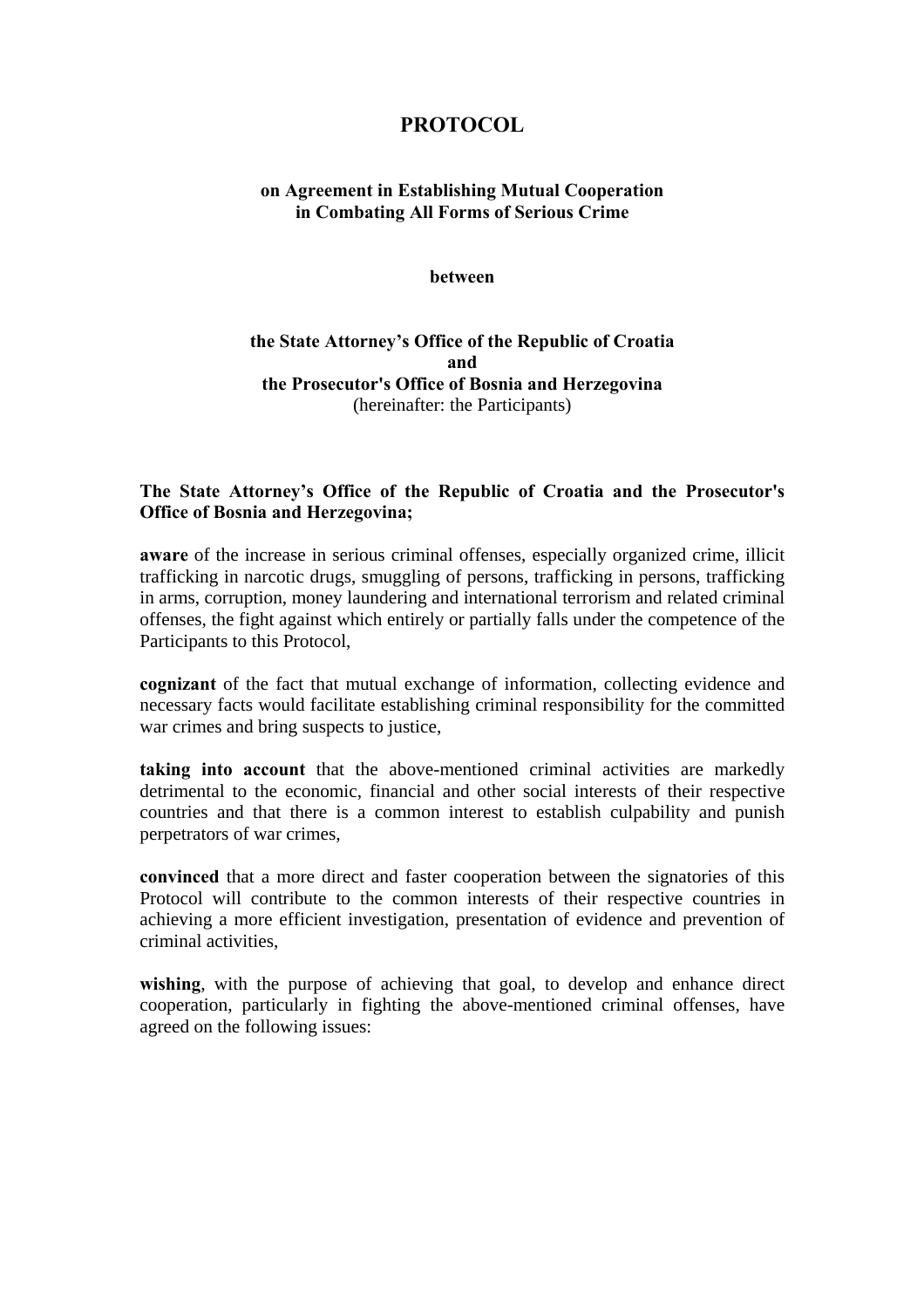#### **SCOPE OF APPLICATION**

- **1.** The Participants shall cooperate in accordance with the provisions of this Protocol and will render assistance to each other at request or at their own initiative, pursuant to the provisions of this Protocol and abiding by the laws and regulations of their respective countries.
- **2.** The assistance may include in particular:
	- **a)** gathering and exchanging information, reports and documents, when no coercion is required for that purpose, including statements of suspects or other persons,
	- **b)** exchanging information that enable or contribute to the investigation or prevention of criminal activities,
	- **c)** exchanging laws and other legislation from the scope of criminal law and other fields when necessary for conducting criminal proceedings,
	- **d)** exchanging legal opinions in the field of criminal law, as needed,
	- **e)** exchanging other pieces of information, such as telephone and fax numbers, e-mail addresses and the like.
- **3.** This Protocol shall not prevent the Participants from using other commonly acceptable modes of cooperation as well, abiding by the laws, regulations and procedures of their respective countries.

Nothing in this Protocol shall affect the precedence of application of provisions of the international instruments on international judicial assistance.

# **NOTIFICATION/INFORMATION**

**4.** With the aim of creating the most favorable conditions for cooperation, the competent Offices of State Prosecutors shall send out and receive requests directly, pursuant to this Protocol. The participants shall exchange the necessary information on the names of

State Prosecutors, addresses, telephone numbers operational in the course of office hours and hotline numbers, as well as the other information enabling direct communication.

- **5.** Authorized officials for coordination of cooperation on the part of the Republic of Croatia shall be:
	- Deputy State Attorney,
	- Deputy Head of Office for Preventing Corruption and Organized Crime, and crimes under the jurisdiction of the Office.

Authorized officials on the part of (on behalf of) the Prosecutor's Office of Bosnia and Herzegovina shall be:

> • Deputy Chief Prosecutor of the Prosecutor's Office of Bosnia and Herzegovina – Head of the Special Department for Organized Crime, Economic Crime and Corruption,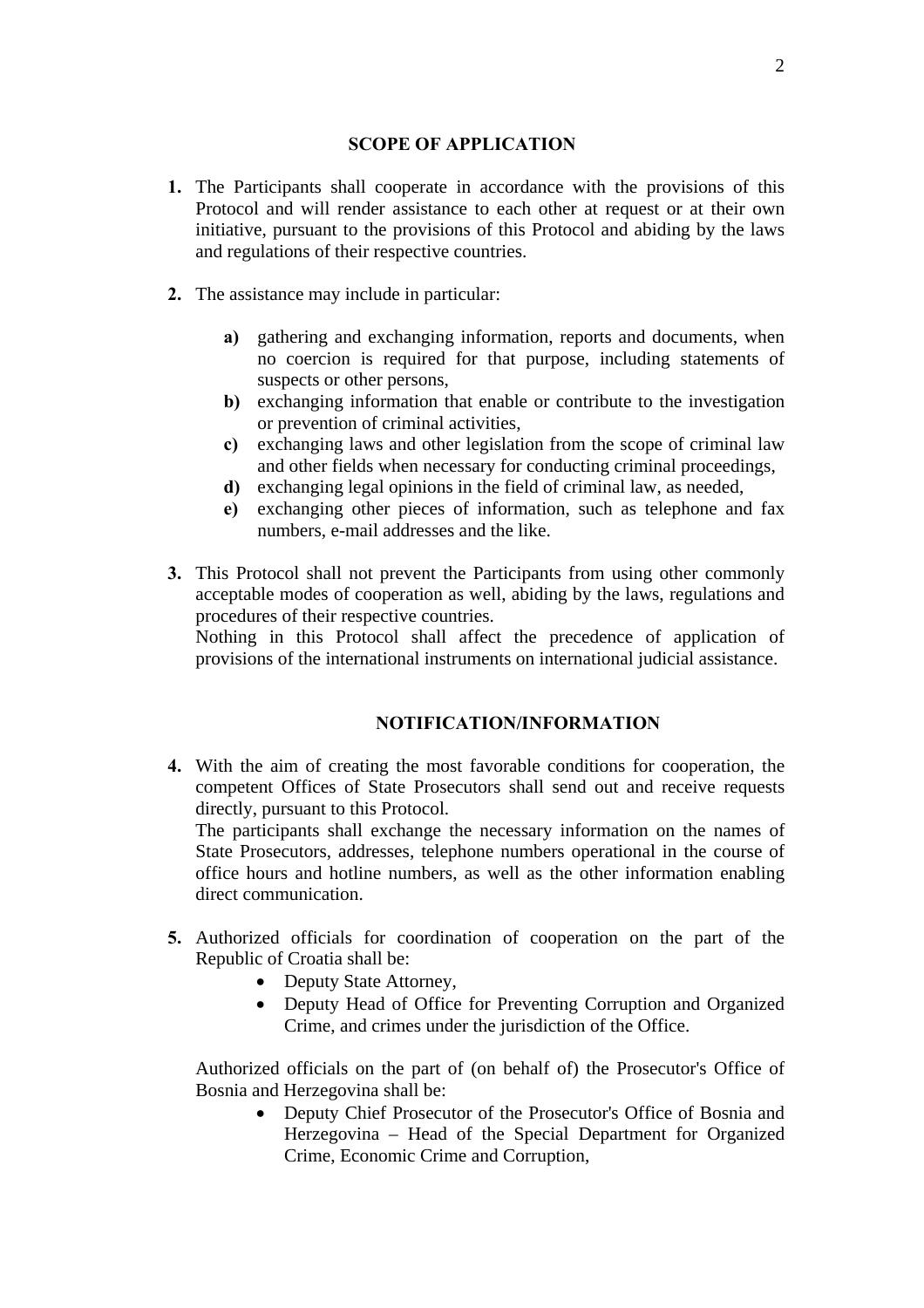• Deputy Chief Prosecutor of the Prosecutor's Office of Bosnia and Herzegovina – Head of the Special Department for War Crimes.

#### **FORM AND CONTENTS OF REQUEST FOR ASSISTANCE (COOPERATION)**

- **6.** The request for assistance (cooperation) shall be submitted in writing. However, in case of emergency, the request may be submitted verbally, i.e. through means of telecommunication. The verbal request shall be confirmed in writing within 48 hours, unless the Participant to which the request has been submitted (the Requested Participant) agrees otherwise. Translation into the language of the country of the Requested Participant shall be attached to the request and the enclosed documents, unless otherwise agreed.
- **7.** The request shall contain:

(1) the name of the State Attorney's/Prosecutor's Office conducting the procedure or other measures in relation to which the request is submitted;

(2) summary of the facts of the case and nature of the procedure, including the description of the particular criminal offense with reference to the appropriate articles of the law and legal description of the act;

(3) the reason why information or other assistance is being requested;

(4) description of the contents of the information or other requested assistance;

(5) depending on the circumstances, the information on the identity, citizenship and whereabouts of the person possessing information or the suspect.

**8.** When necessary and to the extent possible, the request shall also contain:

(1) list of questions for the person to be questioned;

(2) description of the procedure that would be desirable to follow when fulfilling the request;

(3) information on compensation, expenses that will be paid out, as well as the protection that the person required to show up is entitled to, pursuant to Item 26;

(4) any other piece of information that can be of assistance in the fulfillment of the request.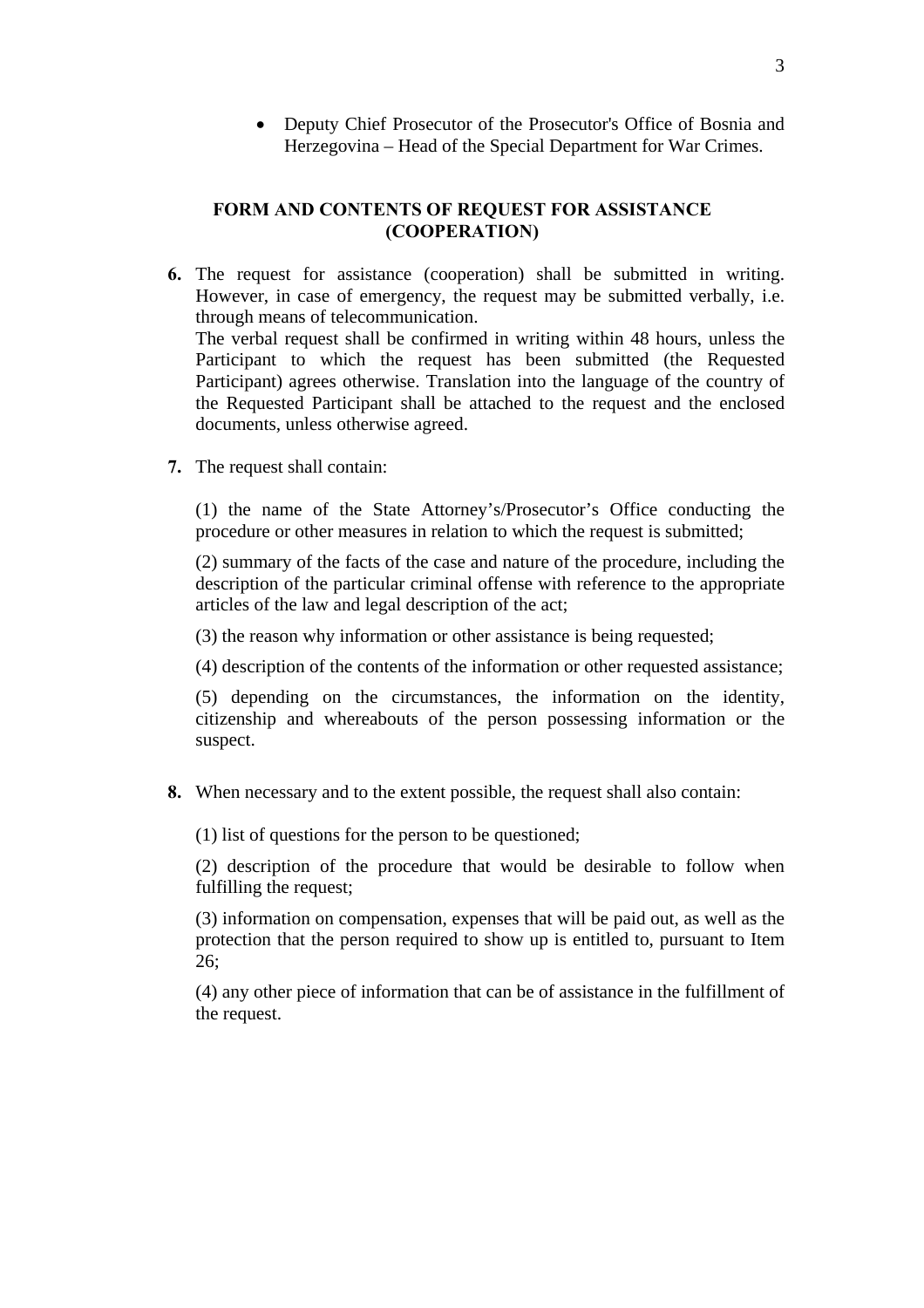#### **FULFILLMENT OF REQUEST**

- **9.** The request shall be fulfilled as soon as possible, pursuant to the procedure envisaged by the laws and regulations stipulating the execution of activities by the Requested Participant. The Requested Participant may ask for additional information, if necessary for the fulfillment of the request.
- **10.** The Requested Participant shall endeavor to act in compliance with the requests of the Requesting Participant, provided it is not in contravention of the fundamental legal principles of the country of the Requested Participant.
- **11.** The Requested Participant shall pay regular expenses pertaining to the fulfillment of the request. Any extraordinary expenses shall be subject of mutual agreement of the Participants before they are incurred.

#### **USE OF INFORMATION AND DOCUMENTS**

- **12.** The Requested Participant shall undertake everything necessary to keep the request and/or the contents thereof confidential, if such confidentiality is requested by the Requesting State Prosecutor. If the fulfillment of the request might or will lead to violation of confidentiality, the Requesting Prosecutor shall be informed about it prior to the fulfillment. The Requesting Prosecutor may subsequently, and irrespective of it, demand that the request be fulfilled.
- **13.** The Requested Prosecutor shall, if so requested, inform the Requesting Prosecutor on the progress in relation to the fulfillment of the request.
- **14.** If the fulfillment of the request does not fall within the competence of the Requested Prosecutor, he shall immediately inform the Requesting Prosecutor about that fact.

### **EXCEPTIONS TO OBLIGATION TO RENDER ASSISTANCE**

**15.** The Requested Prosecutor may refuse to fulfill the request for assistance:

(1) if the fulfillment of the request may be detrimental to the sovereignty, security and/or other fundamental interests of the country of the State Prosecutor providing the assistance, or if it is contrary to the legal provisions of the country of that State Prosecutor;

(2) if the Requested State Prosecutor deems that the fulfillment of the request would affect criminal procedure in his country.

**16.** Prior to the refusal of assistance pursuant to Item 15, the Requested Prosecutor shall consult with the Requesting Prosecutor in order to determine whether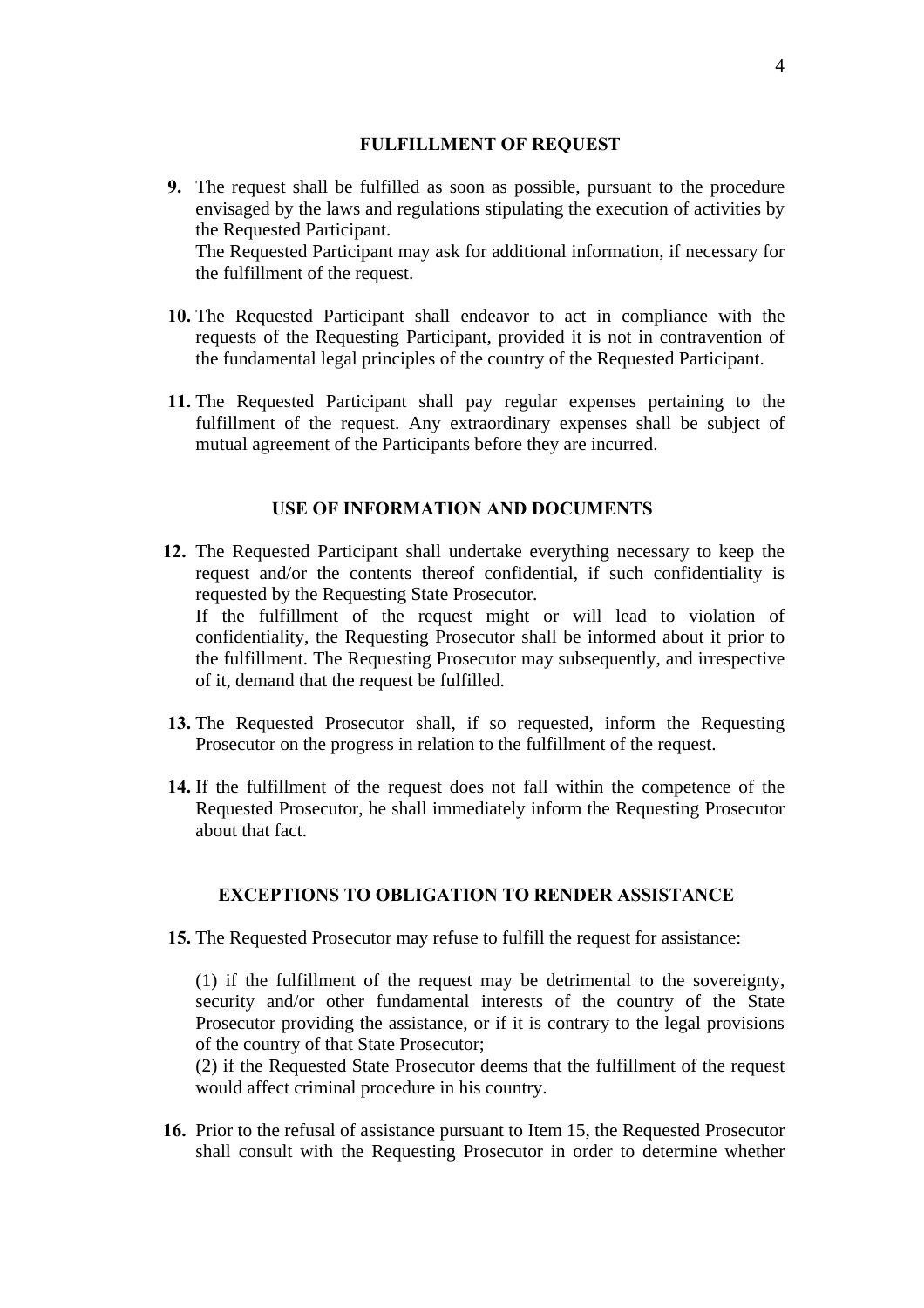assistance could be rendered under certain conditions. If the Requesting Prosecutor accepts the conditions, he then must comply with them.

**17.** Should the Requested Prosecutor decline assistance, the Requesting Prosecutor shall be informed about it verbally as soon as possible, and in writing within 15 (fifteen) days in any case.

#### **RESTRICTIONS IN USE OF RESULTS OF FULFILLED REQUEST**

- **18.** The result of the requests fulfilled pursuant to this Protocol cannot be used for the purpose different from the purpose for which assistance was requested and rendered without the permission of the Prosecutor who has rendered the assistance.
- **19.** The information pertaining to persons may be handed over to other competent bodies only if the Requested Prosecutor explicitly grants so in writing, and if the law by which the Prosecutor of the country that receives the request abides, allows for such other use.
- **20.** The Requested Prosecutor may ask that the result of the request fulfilled pursuant to this Protocol be kept confidential or used exclusively under the precisely specified conditions. If the Requesting Prosecutor accepts the result of the request fulfilled under those conditions, he shall do everything in his power to ensure that those conditions be complied with.
- **21.** Nothing in this Protocol shall prevent the use or disclosure of the results of a fulfilled request where it is necessary pursuant to the law and regulations stipulating the actions of the Requesting Prosecutor in criminal procedure. The Requesting Prosecutor shall inform the Requested Prosecutor in advance about such possible or proposed use or disclosure.
- **22.** The result of the fulfilled request announced by the Requesting Prosecutor pursuant to Item 18 may be used subsequently for all other lawful purposes.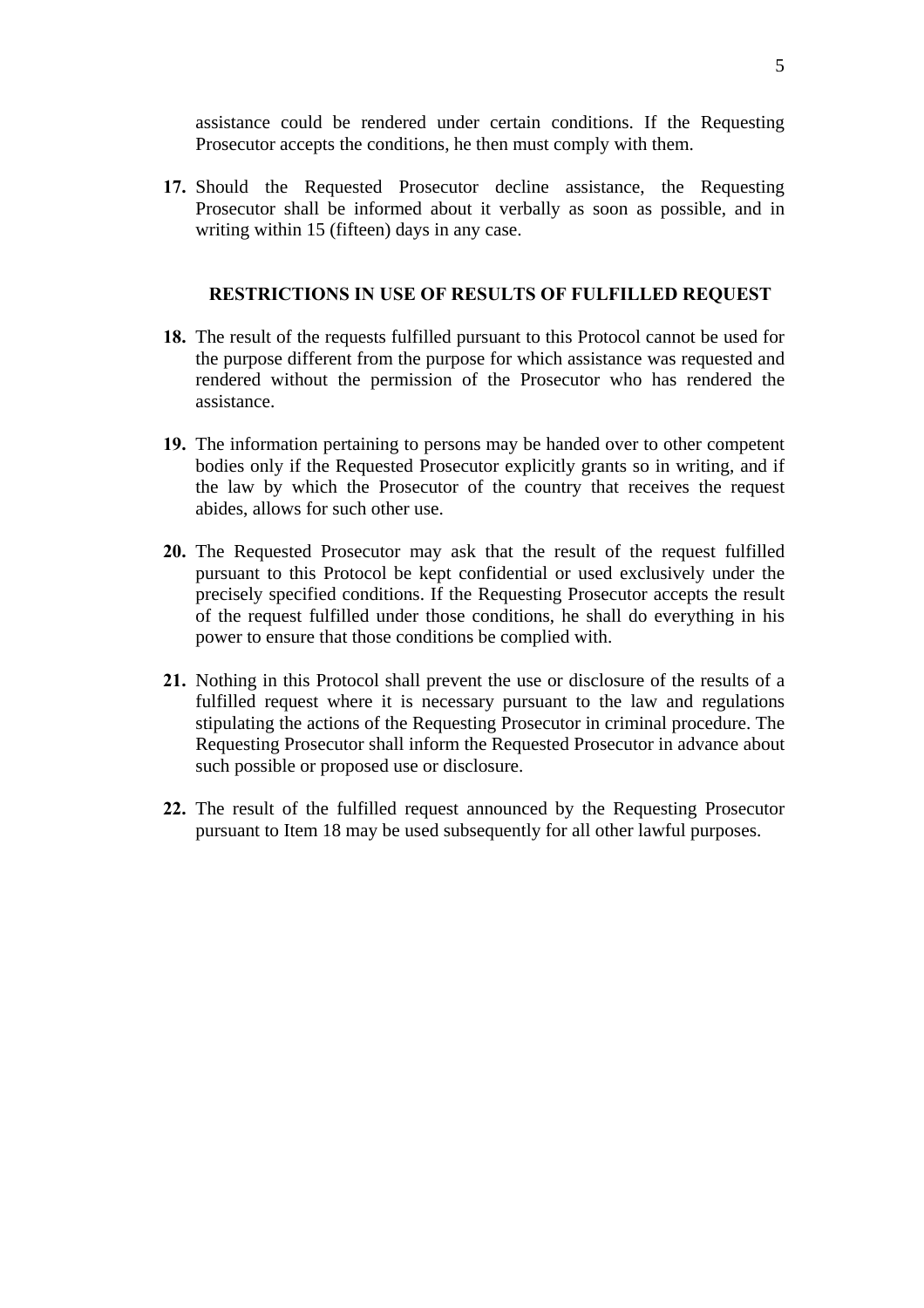#### **PROVIDING RECORDS AND ESTABLISHING IDENTITY AND LOCATION OF PERSONS AND PROPERTY**

- **23.** The Prosecutor may request to be forwarded records of the other Participant country that are important for conducting the procedure. The Requested Prosecutor shall hand over photocopies of publicly available records to the Requesting Prosecutor.
- **24.** The Requested Prosecutor may hand over photocopies of all of his records that are not publicly available only insofar and under the same conditions under which they will be made available to the competent authorities of that country, and if that is not contrary to the legislation of the country of the Requested Prosecutor.
- **25.** If a request is submitted asking to establish, through the competent police bodies, the identity and whereabouts of a person or to obtain the information on the property located in the territory of the country of the Requested Prosecutor, the Requested Prosecutor shall do everything in his power to fulfill that request in compliance with the laws and regulations of his country.

### **RETURN OF DOCUMENTS, MATERIALS AND PROPERTY**

- **26.** If possible and if the Requested Participant so requests, the Requesting Prosecutor shall return the documents, materials and property handed over as a result of the fulfilled request.
- **27.** The Requesting Prosecutor may, with consent of the Requested Prosecutor, postpone the return of any requested document, material or property, if it is necessary for the purpose of conducting criminal or civil court procedure.
- **28.** The Requested Prosecutor may request from the Requesting Prosecutor to agree on the conditions necessary in order to protect the interest of third parties with regard to the documents, materials or other property that should be handed over.